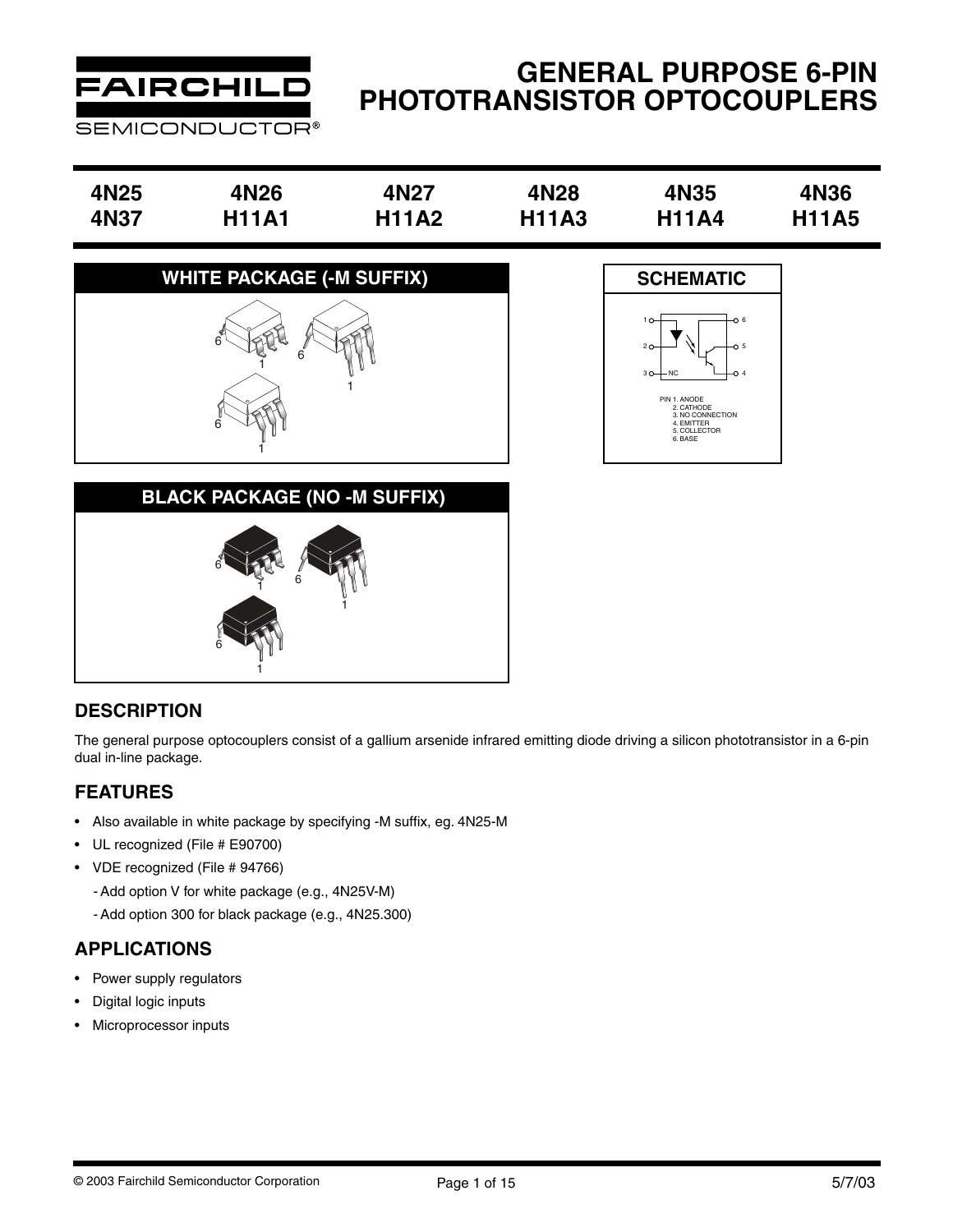

**SEMICONDUCTOR®** 

| 4N25 | 4N26         | 4N <sub>27</sub> | 4N28         | <b>4N35</b>  | 4N36         |
|------|--------------|------------------|--------------|--------------|--------------|
| 4N37 | <b>H11A1</b> | <b>H11A2</b>     | <b>H11A3</b> | <b>H11A4</b> | <b>H11A5</b> |

| <b>ABSOLUTE MAXIMUM RATINGS</b> ( $T_A = 25^\circ$ C unless otherwise specified) |                           |                        |              |  |  |  |  |  |
|----------------------------------------------------------------------------------|---------------------------|------------------------|--------------|--|--|--|--|--|
| <b>Parameter</b>                                                                 | Symbol                    | Value                  | <b>Units</b> |  |  |  |  |  |
| <b>TOTAL DEVICE</b>                                                              |                           |                        |              |  |  |  |  |  |
| Storage Temperature                                                              | $\mathsf{T}_{\text{STG}}$ | $-55$ to $+150$        | $^{\circ}C$  |  |  |  |  |  |
| <b>Operating Temperature</b>                                                     | <b>TOPR</b>               | $-55$ to $+100$        | °C           |  |  |  |  |  |
| Wave solder temperature (see page 14 for reflow solder profiles)                 | $T_{\texttt{SOL}}$        | 260 for 10 sec         | $^{\circ}C$  |  |  |  |  |  |
| Total Device Power Dissipation @ $T_A = 25^{\circ}C$                             | $P_D$                     | 250                    | mW           |  |  |  |  |  |
| Derate above 25°C                                                                |                           | 3.3 (non-M), 2.94 (-M) |              |  |  |  |  |  |
| <b>EMITTER</b>                                                                   |                           |                        |              |  |  |  |  |  |
| DC/Average Forward Input Current                                                 | l <sub>E</sub>            | 100 (non-M), 60 (-M)   | mA           |  |  |  |  |  |
| Reverse Input Voltage                                                            | $V_{R}$                   | 6                      | v            |  |  |  |  |  |
| Forward Current - Peak (300µs, 2% Duty Cycle)                                    | $I_F$ (pk)                | 3                      | A            |  |  |  |  |  |
| LED Power Dissipation @ $T_A = 25^{\circ}C$                                      | $P_D$                     | 150 (non-M), 120 (-M)  | mW           |  |  |  |  |  |
| Derate above 25°C                                                                |                           | 2.0 (non-M), 1.41 (-M) | mW/°C        |  |  |  |  |  |
| <b>DETECTOR</b>                                                                  |                           |                        |              |  |  |  |  |  |
| Collector-Emitter Voltage                                                        | V <sub>CEO</sub>          | 30                     | $\vee$       |  |  |  |  |  |
| Collector-Base Voltage                                                           | V <sub>CBO</sub>          | 70                     | $\vee$       |  |  |  |  |  |
| Emitter-Collector Voltage                                                        | V <sub>ECO</sub>          | $\overline{7}$         | $\vee$       |  |  |  |  |  |
| Detector Power Dissipation @ $T_A = 25^{\circ}C$                                 | $P_D$                     | 150                    | mW           |  |  |  |  |  |
| Derate above 25°C                                                                |                           | 2.0 (non-M), 1.76 (-M) | $mW$ /°C     |  |  |  |  |  |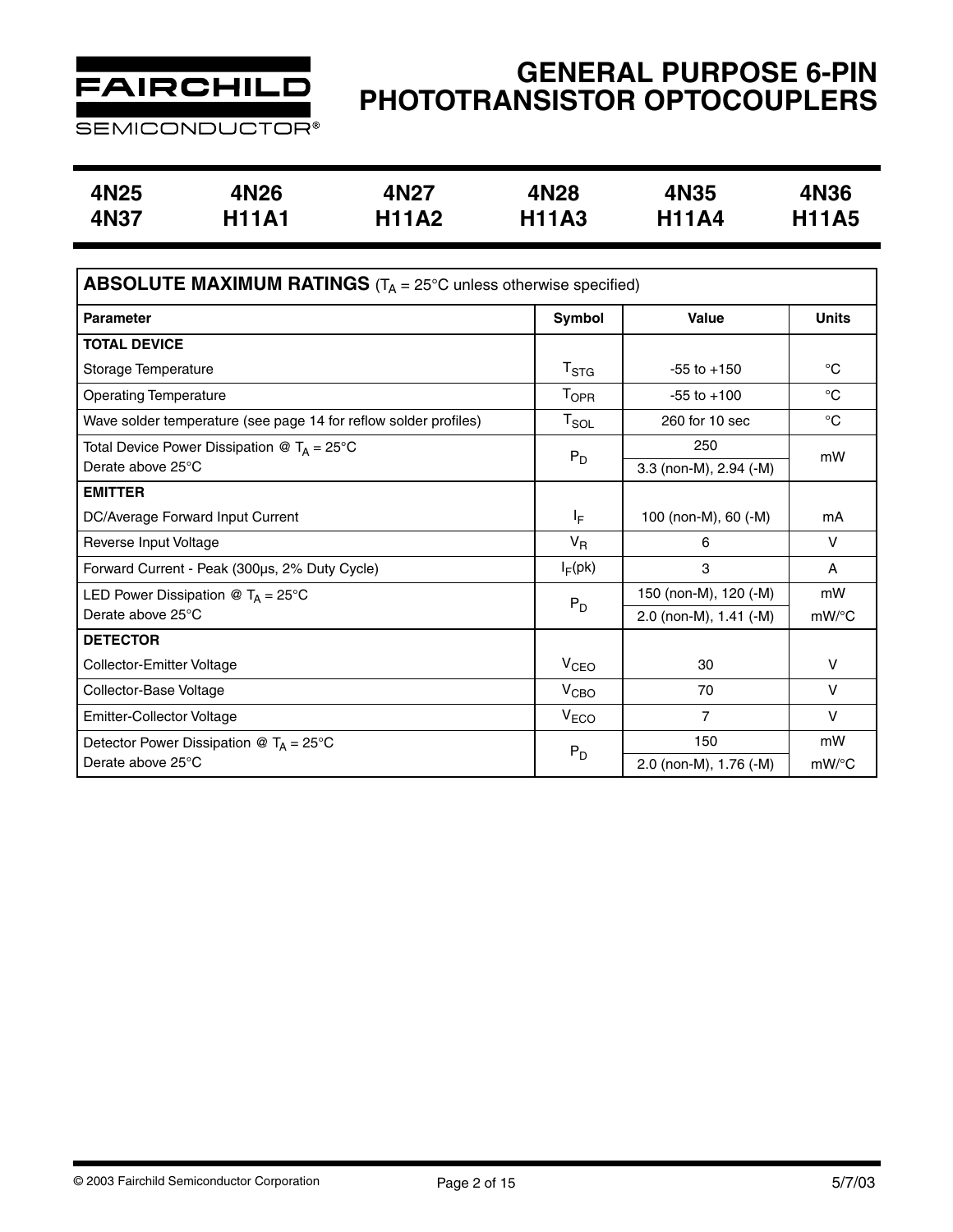

| SEMICONDUCTOR® |  |
|----------------|--|
|----------------|--|

| 4N25 | 4N26         | 4N27         | 4N28         | 4N35         | 4N36         |
|------|--------------|--------------|--------------|--------------|--------------|
| 4N37 | <b>H11A1</b> | <b>H11A2</b> | <b>H11A3</b> | <b>H11A4</b> | <b>H11A5</b> |

# **ELECTRICAL CHARACTERISTICS** (T<sub>A</sub> = 25°C unless otherwise specified)

| INDIVIDUAL COMPONENT CHARACTERISTICS  |                                   |                   |     |       |      |             |  |  |  |  |
|---------------------------------------|-----------------------------------|-------------------|-----|-------|------|-------------|--|--|--|--|
| <b>Parameter</b>                      | <b>Test Conditions</b>            | Symbol            | Min | Typ*  | Max  | <b>Unit</b> |  |  |  |  |
| <b>EMITTER</b>                        |                                   |                   |     |       |      |             |  |  |  |  |
| Input Forward Voltage                 | $(I_F = 10 \text{ mA})$           | VF                |     | 1.18  | 1.50 | v           |  |  |  |  |
| Reverse Leakage Current               | $(V_R = 6.0 V)$                   | ΙŖ.               |     | 0.001 | 10   | μA          |  |  |  |  |
| <b>DETECTOR</b>                       |                                   |                   |     |       |      |             |  |  |  |  |
| Collector-Emitter Breakdown Voltage   | $(I_C = 1.0 \text{ mA}, I_F = 0)$ | $BV_{CEO}$        | 30  | 100   |      | v           |  |  |  |  |
| Collector-Base Breakdown Voltage      | $(I_C = 100 \mu A, I_F = 0)$      | $BV_{\text{CBO}}$ | 70  | 120   |      | ν           |  |  |  |  |
| Emitter-Collector Breakdown Voltage   | $(I_F = 100 \mu A, I_F = 0)$      | BV <sub>ECO</sub> | 7   | 10    |      | v           |  |  |  |  |
| <b>Collector-Emitter Dark Current</b> | $(V_{CF} = 10 V, I_F = 0)$        | <sup>I</sup> CEO  |     | 1     | 50   | nA          |  |  |  |  |
| Collector-Base Dark Current           | $(V_{CB} = 10 V)$                 | <sup>I</sup> CBO  |     |       | 20   | nA          |  |  |  |  |
| Capacitance                           | $(V_{CF} = 0 V, f = 1 MHz)$       | $C_{CE}$          |     | 8     |      | pF          |  |  |  |  |

| <b>ISOLATION CHARACTERISTICS</b> |                                                      |                  |           |      |     |              |  |  |  |  |  |
|----------------------------------|------------------------------------------------------|------------------|-----------|------|-----|--------------|--|--|--|--|--|
| <b>Characteristic</b>            | <b>Test Conditions</b>                               | Symbol           | Min       | Typ* | Max | <b>Units</b> |  |  |  |  |  |
|                                  | (Non '-M', Black Package) $(f = 60$ Hz, $t = 1$ min) |                  | 5300      |      |     | Vac(rms)     |  |  |  |  |  |
| Input-Output Isolation Voltage   | ('-M', White Package) $(f = 60$ Hz, $t = 1$ sec)     | V <sub>ISO</sub> | 7500      |      |     | Vac(pk)      |  |  |  |  |  |
| <b>Isolation Resistance</b>      | $(V_{1-C} = 500 VDC)$                                | $R_{ISO}$        | $10^{11}$ |      |     | Ω            |  |  |  |  |  |
|                                  | $(VI-O = 8, f = 1 MHz)$                              |                  |           | 0.5  |     | pF           |  |  |  |  |  |
| <b>Isolation Capacitance</b>     | ('-M' White Package)                                 | C <sub>ISO</sub> |           | 0.2  | 2   | рF           |  |  |  |  |  |

Note

\* Typical values at  $T_A = 25^{\circ}C$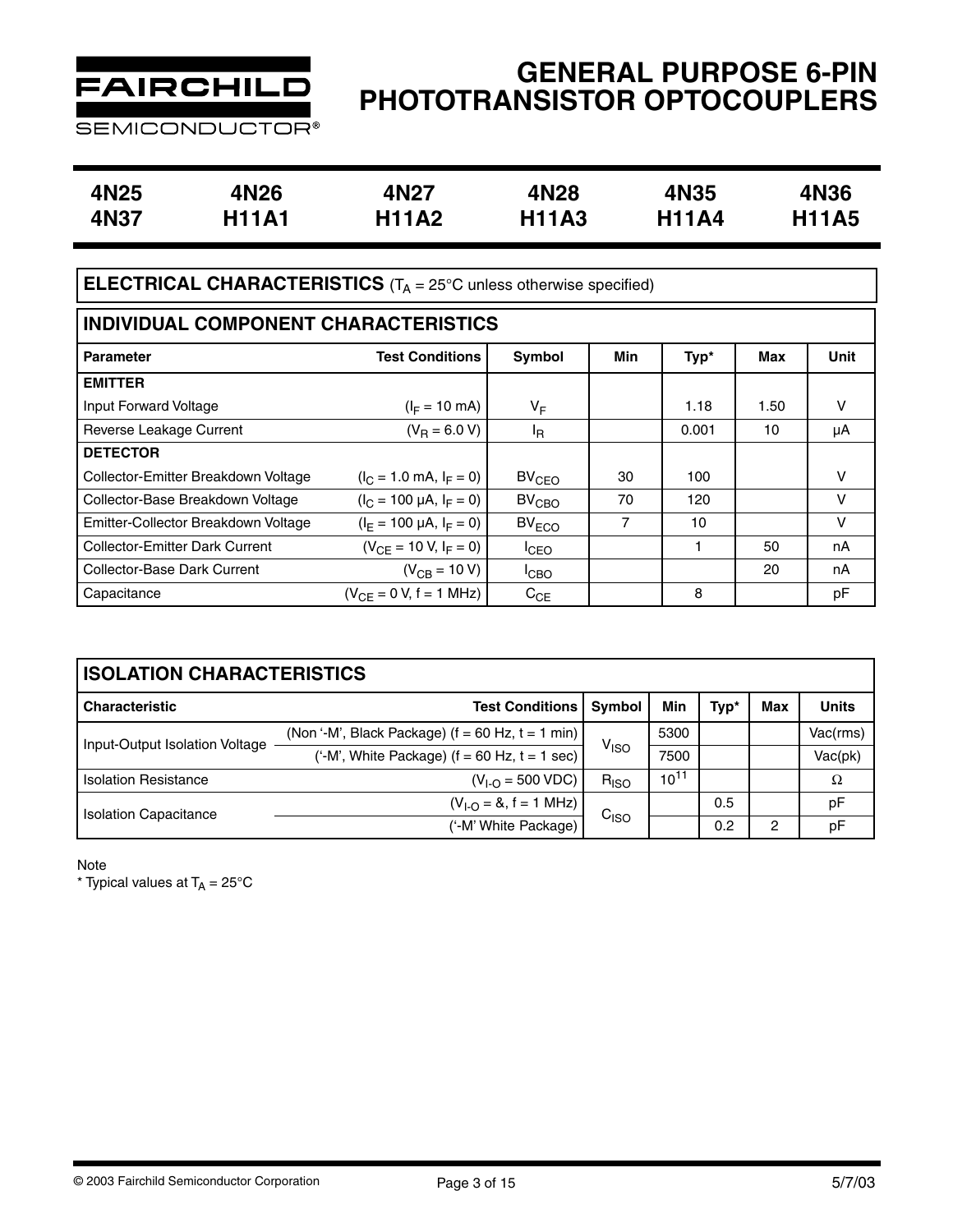

**SEMICONDUCTOR®** 

| 4N25 | 4N26         | 4N27         | 4N28         | <b>4N35</b>  | 4N36         |
|------|--------------|--------------|--------------|--------------|--------------|
| 4N37 | <b>H11A1</b> | <b>H11A2</b> | <b>H11A3</b> | <b>H11A4</b> | <b>H11A5</b> |

| <b>TRANSFER CHARACTERISTICS</b> ( $T_A = 25^\circ$ C Unless otherwise specified.) |                                                                            |                                                                                                                                                                                                                            |                                |     |                  |     |         |  |  |  |
|-----------------------------------------------------------------------------------|----------------------------------------------------------------------------|----------------------------------------------------------------------------------------------------------------------------------------------------------------------------------------------------------------------------|--------------------------------|-----|------------------|-----|---------|--|--|--|
| <b>DC Characteristic</b>                                                          | <b>Test Conditions</b>                                                     | Symbol                                                                                                                                                                                                                     | <b>Device</b>                  | Min | Typ*             | Max | Unit    |  |  |  |
|                                                                                   |                                                                            |                                                                                                                                                                                                                            | 4N35<br>4N36<br>4N37           | 100 |                  |     |         |  |  |  |
|                                                                                   |                                                                            |                                                                                                                                                                                                                            | <b>H11A1</b>                   | 50  |                  |     |         |  |  |  |
|                                                                                   |                                                                            |                                                                                                                                                                                                                            | H11A5                          | 30  |                  |     |         |  |  |  |
|                                                                                   | $(I_F = 10 \text{ mA}, V_{CE} = 10 \text{ V})$                             |                                                                                                                                                                                                                            | 4N25<br>4N26<br>H11A2<br>H11A3 | 20  |                  |     | $\%$    |  |  |  |
| <b>Current Transfer Ratio,</b><br>Collector to Emitter                            |                                                                            |                                                                                                                                                                                                                            | 4N27<br>4N28<br>H11A4          | 10  |                  |     |         |  |  |  |
|                                                                                   | $(I_F = 10 \text{ mA}, V_{CE} = 10 \text{ V}, T_A = -55^{\circ}\text{C})$  |                                                                                                                                                                                                                            | 4N35<br>4N36<br>4N37           | 40  |                  |     |         |  |  |  |
|                                                                                   | $(I_F = 10 \text{ mA}, V_{CE} = 10 \text{ V}, T_A = +100^{\circ}\text{C})$ |                                                                                                                                                                                                                            | 4N35<br>4N36<br>4N37           | 40  |                  |     |         |  |  |  |
|                                                                                   | $(I_C = 2 \text{ mA}, I_F = 50 \text{ mA})$                                |                                                                                                                                                                                                                            | 4N25<br>4N26<br>4N27<br>4N28   |     |                  | 0.5 |         |  |  |  |
| Collector-Emitter<br><b>Saturation Voltage</b>                                    |                                                                            | $V_{CE (SAT)}$                                                                                                                                                                                                             | 4N35<br>4N36<br>4N37           |     |                  | 0.3 | $\sf V$ |  |  |  |
|                                                                                   | $(I_C = 0.5 \text{ mA}, I_F = 10 \text{ mA})$                              | <b>CTR</b><br><b>H11A1</b><br>H11A2<br>H11A3<br>H11A4<br>H11A5<br>4N25<br>4N26<br>4N27<br>4N28<br>$T_{ON}$<br><b>H11A1</b><br>(Fig.20)<br>H11A2<br>H11A3<br>H11A4<br>H11A5<br>4N35<br>$T_{ON}$<br>4N36<br>(Fig.20)<br>4N37 |                                |     | 0.4              |     |         |  |  |  |
| <b>AC Characteristic</b><br>Non-Saturated<br>Turn-on Time                         | $(I_F = 10 \text{ mA}, V_{CC} = 10 \text{ V}, R_L = 100 \Omega)$           |                                                                                                                                                                                                                            |                                |     | $\boldsymbol{2}$ |     | $\mu s$ |  |  |  |
| Non Saturated<br>Turn-on Time                                                     | $(I_C = 2 \text{ mA}, V_{CC} = 10 \text{ V}, R_L = 100 \Omega)$            |                                                                                                                                                                                                                            |                                |     | $\overline{c}$   | 10  | μs      |  |  |  |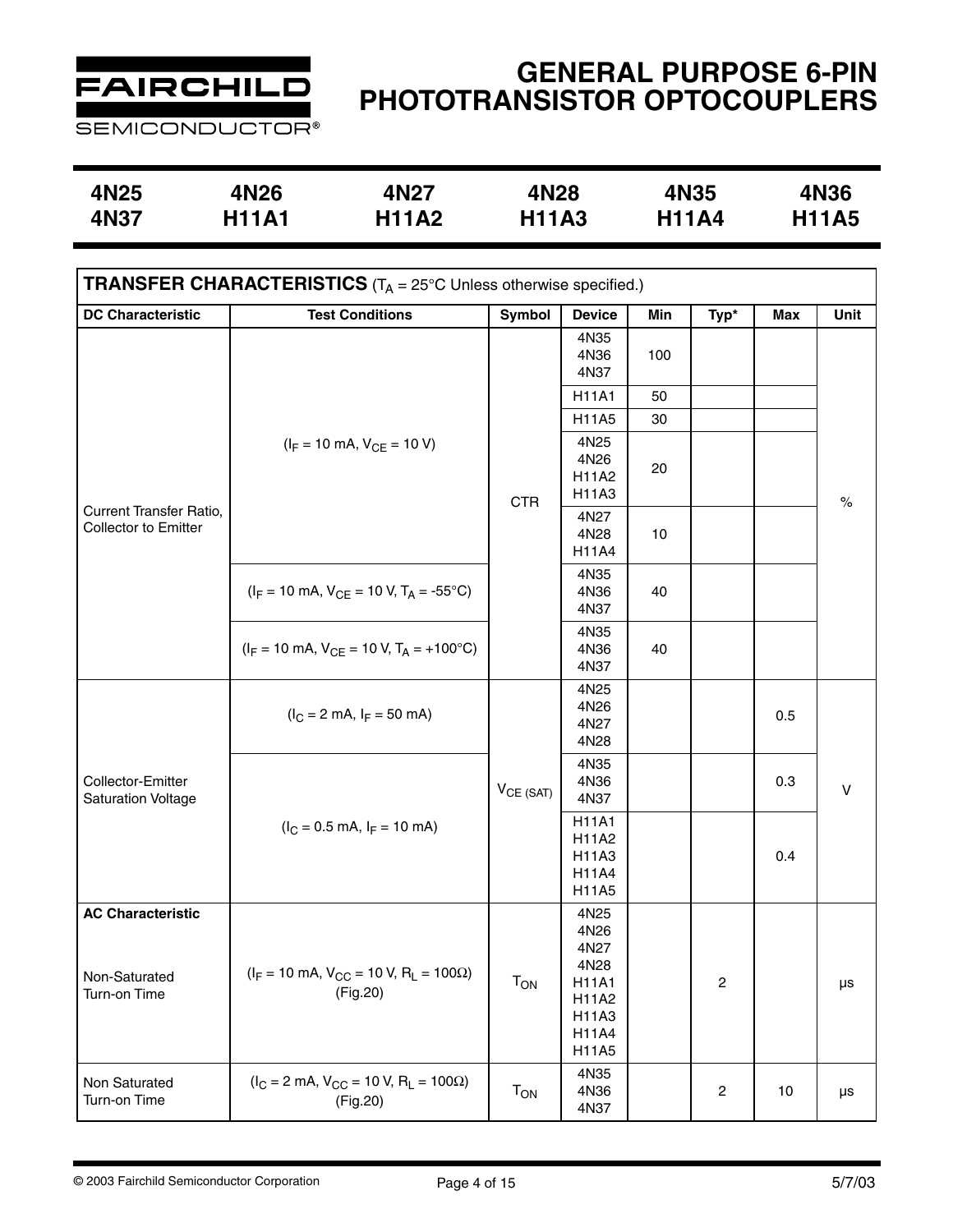

# **GENERAL PURPOSE 6-PIN PHOTOTRANSISTOR OPTOCOUPLERS**

**4N25 4N26 4N27 4N28 4N35 4N36 4N37 H11A1 H11A2 H11A3 H11A4 H11A5**

| <b>TRANSFER CHARACTERISTICS</b> ( $T_A = 25^\circ$ C Unless otherwise specified.) (Continued) |                                                                              |             |                                                                                                                                            |     |                |     |             |  |  |  |
|-----------------------------------------------------------------------------------------------|------------------------------------------------------------------------------|-------------|--------------------------------------------------------------------------------------------------------------------------------------------|-----|----------------|-----|-------------|--|--|--|
| <b>AC Characteristic</b>                                                                      | <b>Test Conditions</b>                                                       | Symbol      | <b>Device</b>                                                                                                                              | Min | Typ*           | Max | <b>Unit</b> |  |  |  |
| <b>Turn-off Time</b>                                                                          | $(I_F = 10 \text{ mA}, V_{CC} = 10 \text{ V}, R_L = 100 \Omega)$<br>(Fig.20) | <b>TOFF</b> | 4N <sub>25</sub><br>4N26<br>4N27<br>4N28<br><b>H11A1</b><br><b>H11A2</b><br>H <sub>11</sub> A <sub>3</sub><br><b>H11A4</b><br><b>H11A5</b> |     | $\overline{c}$ |     | μs          |  |  |  |
|                                                                                               | $(I_C = 2 \text{ mA}, V_{CC} = 10 \text{ V}, R_L = 100 \Omega)$<br>(Fig.20)  |             | 4N35<br>4N36<br>4N37                                                                                                                       |     | 2              | 10  |             |  |  |  |

\* Typical values at  $T_A = 25^{\circ}$ C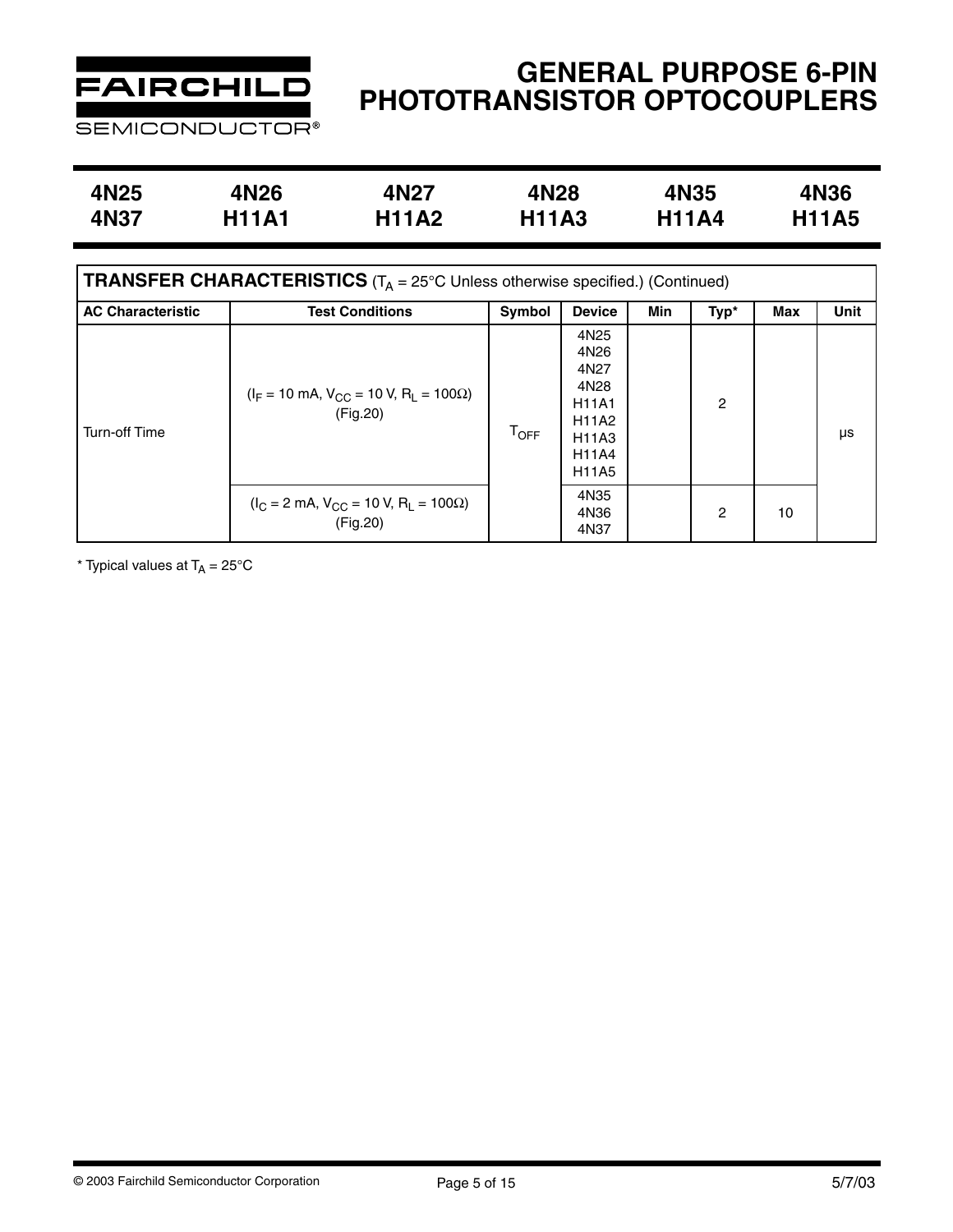

# **GENERAL PURPOSE 6-PIN PHOTOTRANSISTOR OPTOCOUPLERS**

| 4N <sub>25</sub> | 4N26         | 4N27         | 4N28         | 4N35         | 4N36         |
|------------------|--------------|--------------|--------------|--------------|--------------|
| 4N37             | <b>H11A1</b> | <b>H11A2</b> | <b>H11A3</b> | <b>H11A4</b> | <b>H11A5</b> |

## **TYPICAL PERFORMANCE CURVES**











**Fig. 2 LED Forward Voltage vs. Forward Current (White Package)**



IF - LED FORWARD CURRENT (mA)

**Fig.4 Normalized CTR vs. Forward Current (White Package)**



**Fig. 6 Normalized CTR vs. Ambient Temperature (White Package)**

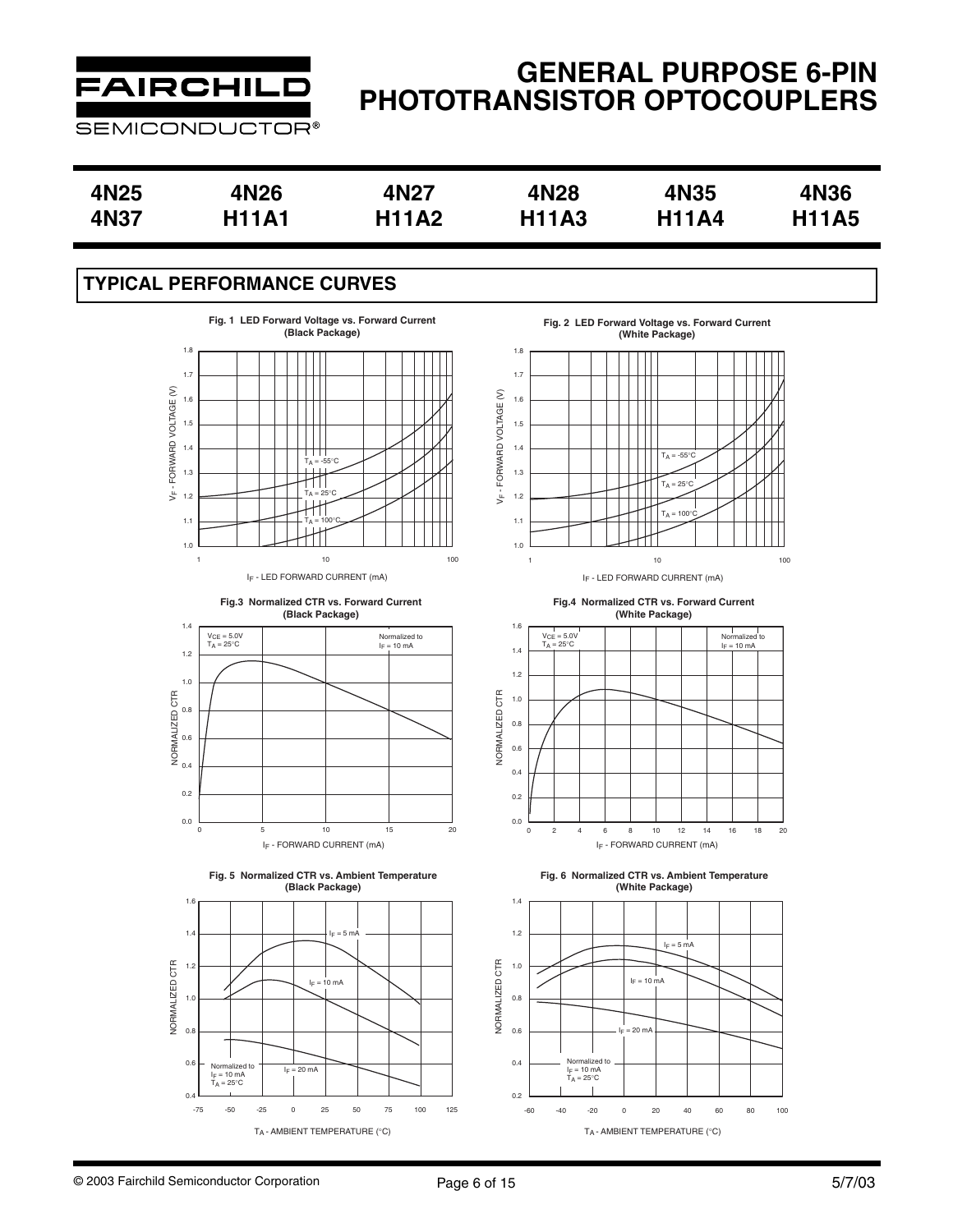

## **GENERAL PURPOSE 6-PIN PHOTOTRANSISTOR OPTOCOUPLERS**

| 4N <sub>25</sub> | 4N26         | 4N27         | 4N28         | 4N35         | 4N36         |
|------------------|--------------|--------------|--------------|--------------|--------------|
| 4N37             | <b>H11A1</b> | <b>H11A2</b> | <b>H11A3</b> | <b>H11A4</b> | <b>H11A5</b> |











**Fig. 8 CTR vs. RBE (Unsaturated) (White Package)**



**Fig. 10 CTR vs. RBE (Saturated) (White Package)**



**Fig. 12 Collector-Emitter Saturation Voltage vs Collector Current (White Package)**

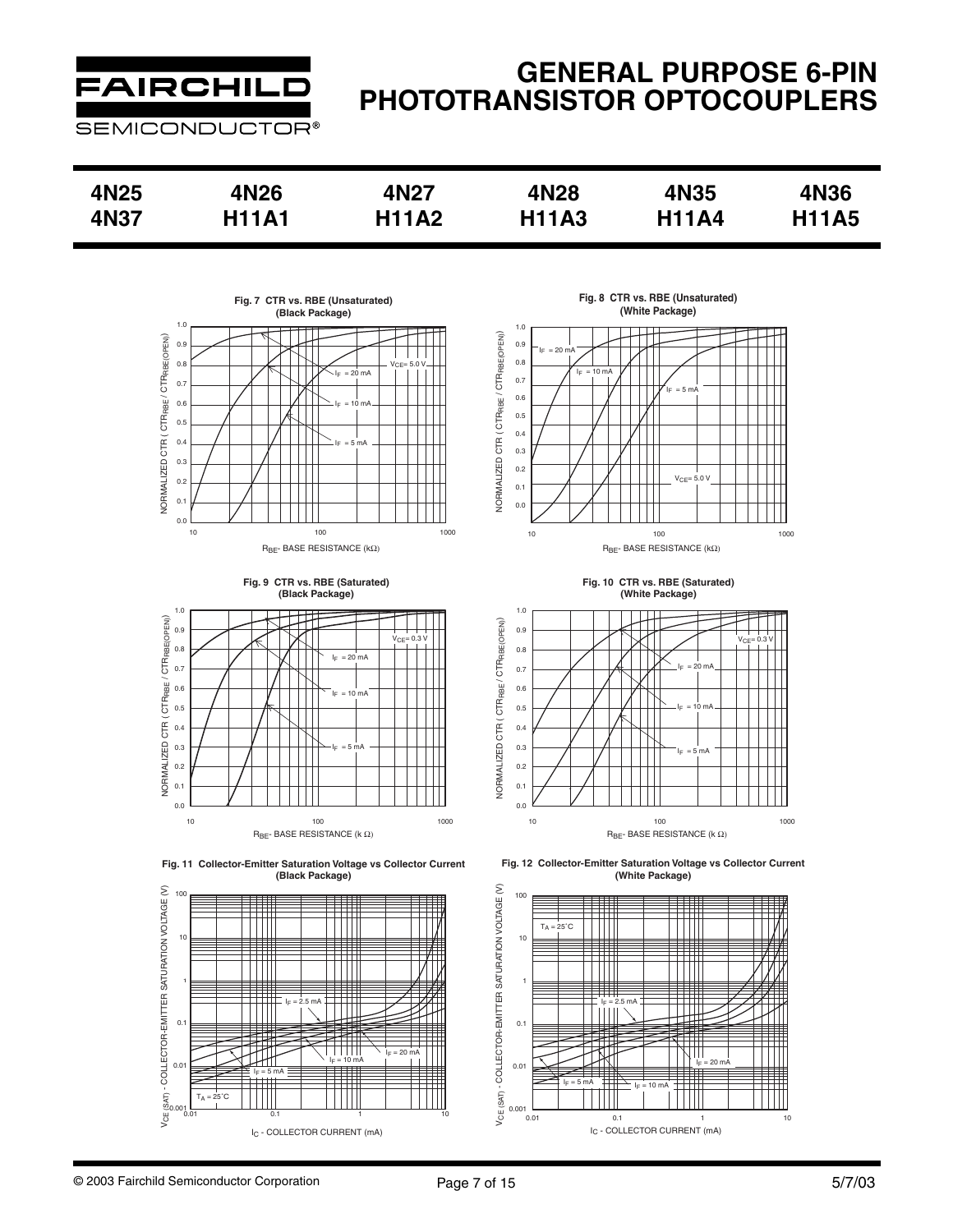

# **GENERAL PURPOSE 6-PIN PHOTOTRANSISTOR OPTOCOUPLERS**

| 4N25 | 4N26         | 4N27         | 4N28         | 4N35         | 4N36         |
|------|--------------|--------------|--------------|--------------|--------------|
| 4N37 | <b>H11A1</b> | <b>H11A2</b> | <b>H11A3</b> | <b>H11A4</b> | <b>H11A5</b> |



**Fig. 14 Switching Speed vs. Load Resistor (White Package)**



Fig. 16 Normalized t<sub>on</sub> vs. R<sub>BE</sub> **(White Package)**











© 2003 Fairchild Semiconductor Corporation Page 8 of 15

1.0 1.5 2.0 2.5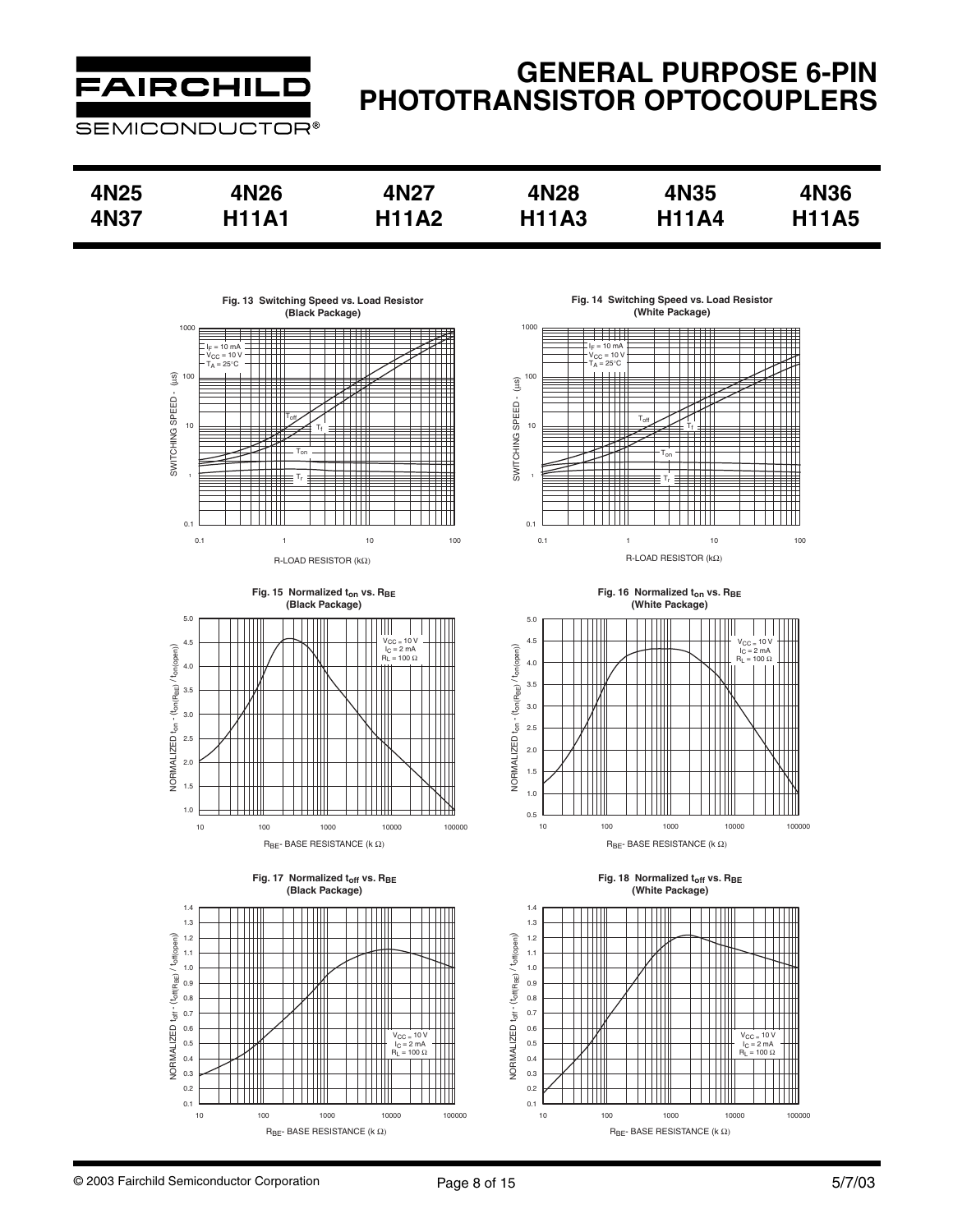

| 4N25 | 4N26         | 4N27         | 4N28         | 4N35         | 4N36         |
|------|--------------|--------------|--------------|--------------|--------------|
| 4N37 | <b>H11A1</b> | <b>H11A2</b> | <b>H11A3</b> | <b>H11A4</b> | <b>H11A5</b> |

**Fig. 19 Dark Current vs. Ambient Temperature**



TA - AMBIENT TEMPERATURE (°C)



**Figure 20. Switching Time Test Circuit and Waveforms**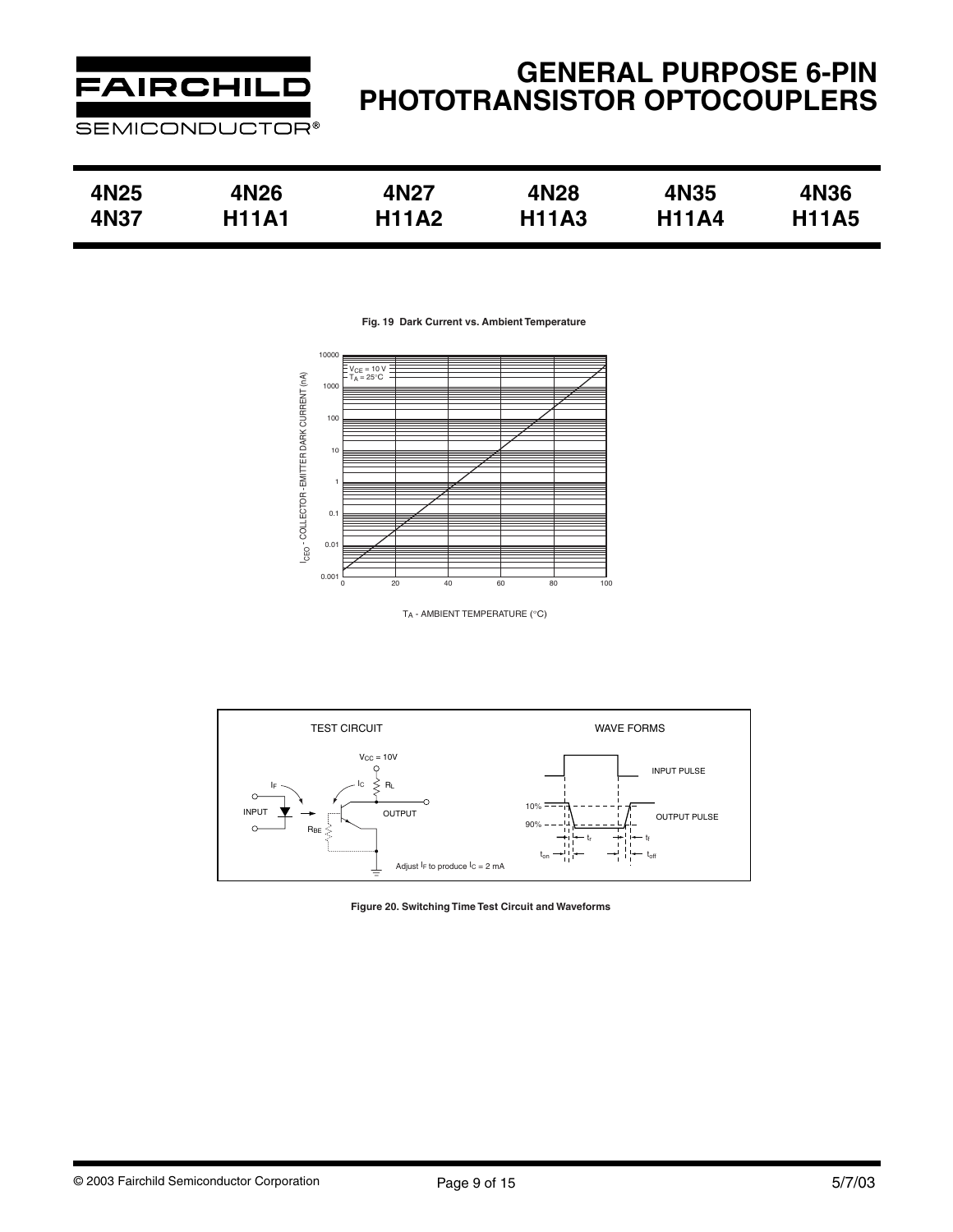

# **GENERAL PURPOSE 6-PIN PHOTOTRANSISTOR OPTOCOUPLERS**

| 4N25 | 4N26         | 4N27         | 4N28         | 4N35         | 4N36         |
|------|--------------|--------------|--------------|--------------|--------------|
| 4N37 | <b>H11A1</b> | <b>H11A2</b> | <b>H11A3</b> | <b>H11A4</b> | <b>H11A5</b> |

## **Black Package (No -M Suffix)**



## **Package Dimensions (0.4" Lead Spacing)**



#### **NOTE**

All dimensions are in inches (millimeters)



# **Recommended Pad Layout for<br>Surface Mount Leadform**

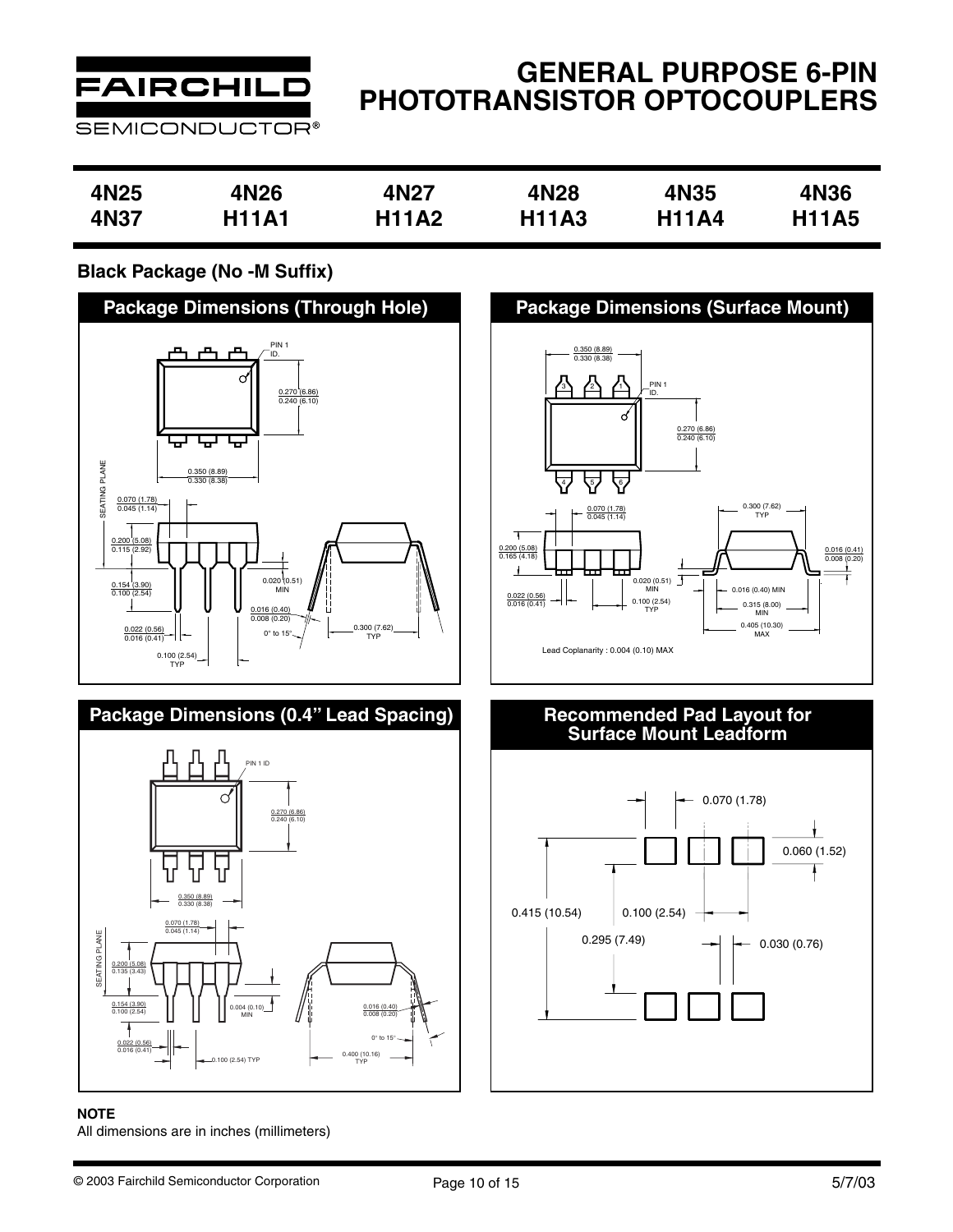

## **GENERAL PURPOSE 6-PIN PHOTOTRANSISTOR OPTOCOUPLERS**

| 4N25 | 4N <sub>26</sub> | 4N27         | 4N28         | 4N35         | 4N36         |
|------|------------------|--------------|--------------|--------------|--------------|
|      |                  |              |              |              |              |
| 4N37 | <b>H11A1</b>     | <b>H11A2</b> | <b>H11A3</b> | <b>H11A4</b> | <b>H11A5</b> |
|      |                  |              |              |              |              |

## **White Package (-M Suffix)**



#### **NOTE**

All dimensions are in inches (millimeters)



# **Recommended Pad Layout for<br>Surface Mount Leadform**

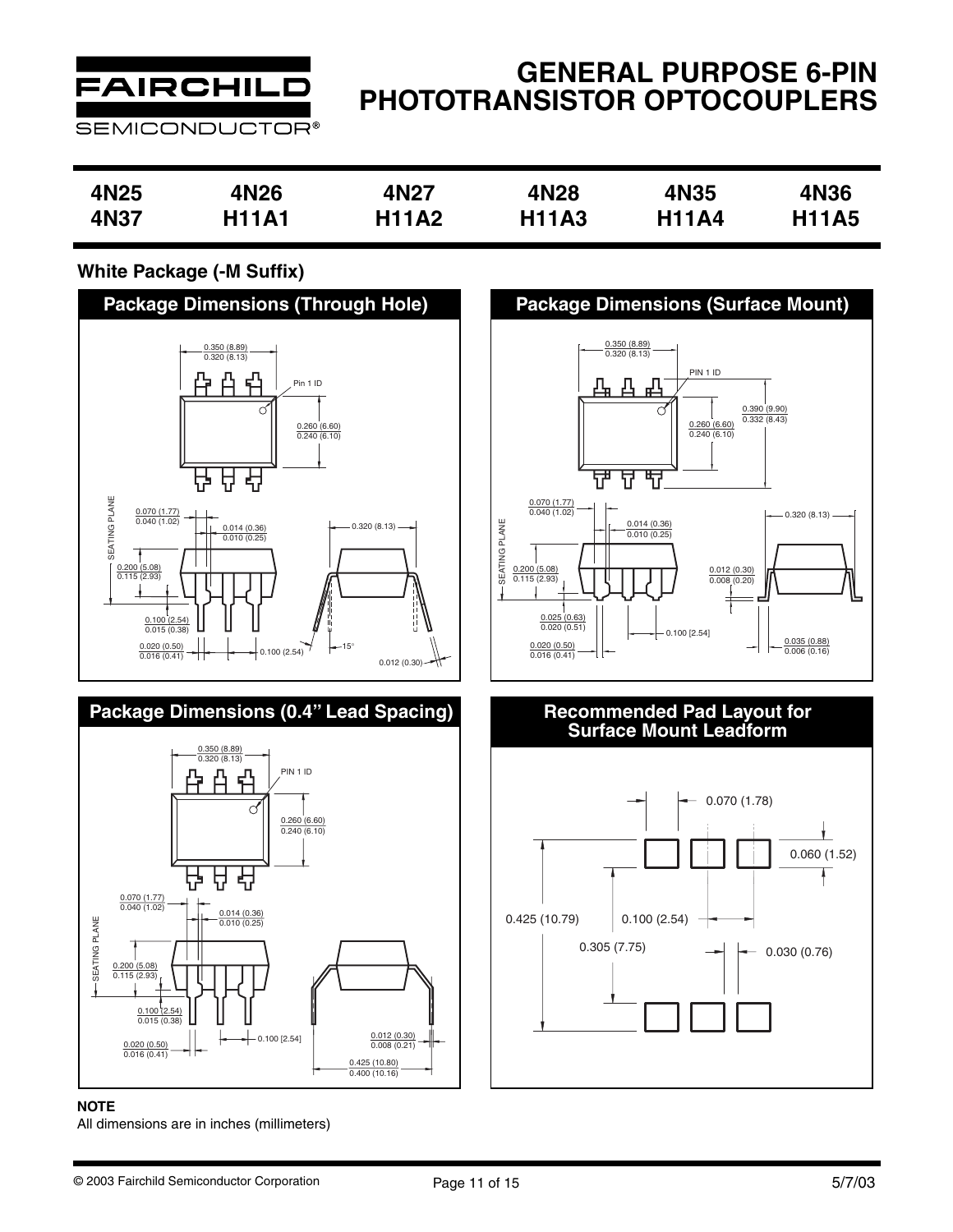

# **GENERAL PURPOSE 6-PIN PHOTOTRANSISTOR OPTOCOUPLERS**

| 4N25 | 4N26         | 4N27         | 4N28         | 4N35         | 4N36         |
|------|--------------|--------------|--------------|--------------|--------------|
| 4N37 | <b>H11A1</b> | <b>H11A2</b> | <b>H11A3</b> | <b>H11A4</b> | <b>H11A5</b> |

## **ORDERING INFORMATION**

| <b>Order Entry Identifier</b>    |                           |                                      |  |  |  |  |
|----------------------------------|---------------------------|--------------------------------------|--|--|--|--|
| <b>Black Package (No Suffix)</b> | White Package (-M Suffix) | <b>Option</b>                        |  |  |  |  |
| .S                               | S                         | Surface Mount Lead Bend              |  |  |  |  |
| .SD                              | SR <sub>2</sub>           | Surface Mount; Tape and reel         |  |  |  |  |
| .W                               |                           | 0.4" Lead Spacing                    |  |  |  |  |
| .300                             | v                         | <b>VDE 0884</b>                      |  |  |  |  |
| .300W                            | TV                        | VDE 0884, 0.4" Lead Spacing          |  |  |  |  |
| .3S                              | sv                        | VDE 0884, Surface Mount              |  |  |  |  |
| .3SD                             | SR <sub>2</sub> V         | VDE 0884, Surface Mount, Tape & Reel |  |  |  |  |

## **MARKING INFORMATION**



**Black Package, No Suffix**



**White Package, -M Suffix**

|                | <b>Definitions</b>                                                                                                               |  |  |  |  |
|----------------|----------------------------------------------------------------------------------------------------------------------------------|--|--|--|--|
|                | Fairchild logo                                                                                                                   |  |  |  |  |
| $\overline{c}$ | Device number                                                                                                                    |  |  |  |  |
| 3              | VDE mark (Note: Only appears on parts ordered with VDE<br>option - See order entry table)                                        |  |  |  |  |
| 4              | One or two digit year code<br>· Two digits for black package parts, e.g., '03'<br>• One digit for white package parts, e.g., '3' |  |  |  |  |
| 5              | Two digit work week ranging from '01' to '53'                                                                                    |  |  |  |  |
| 6              | Assembly package code                                                                                                            |  |  |  |  |

\*Note – Parts built in the white package (M suffix) that do not have the 'V' option (see definition 3 above) that are marked with date code '325' or earlier are marked in the portrait format.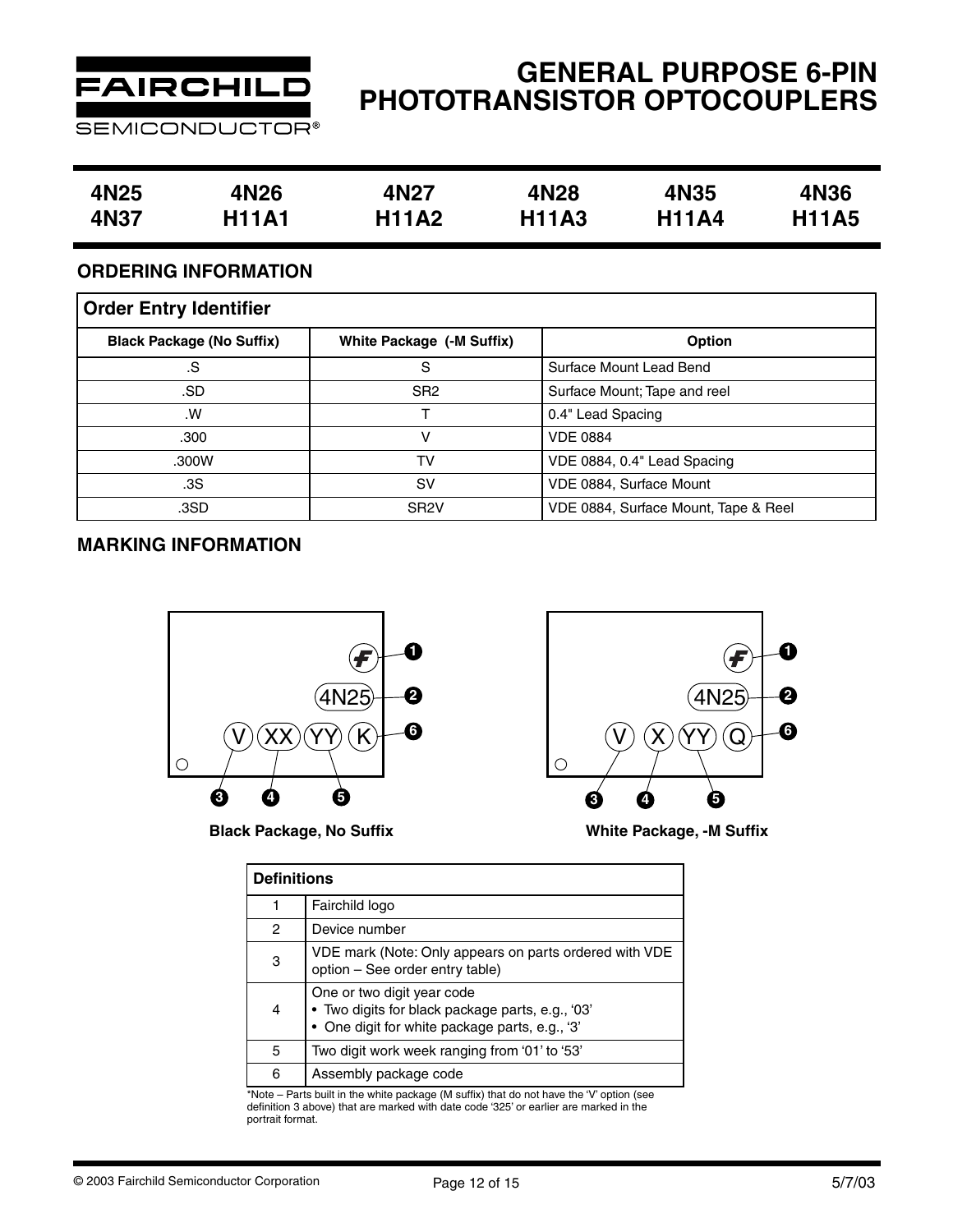

# **GENERAL PURPOSE 6-PIN PHOTOTRANSISTOR OPTOCOUPLERS**

| 4N25 | 4N26         | 4N27         | 4N28         | 4N35         | 4N36         |
|------|--------------|--------------|--------------|--------------|--------------|
| 4N37 | <b>H11A1</b> | <b>H11A2</b> | <b>H11A3</b> | <b>H11A4</b> | <b>H11A5</b> |

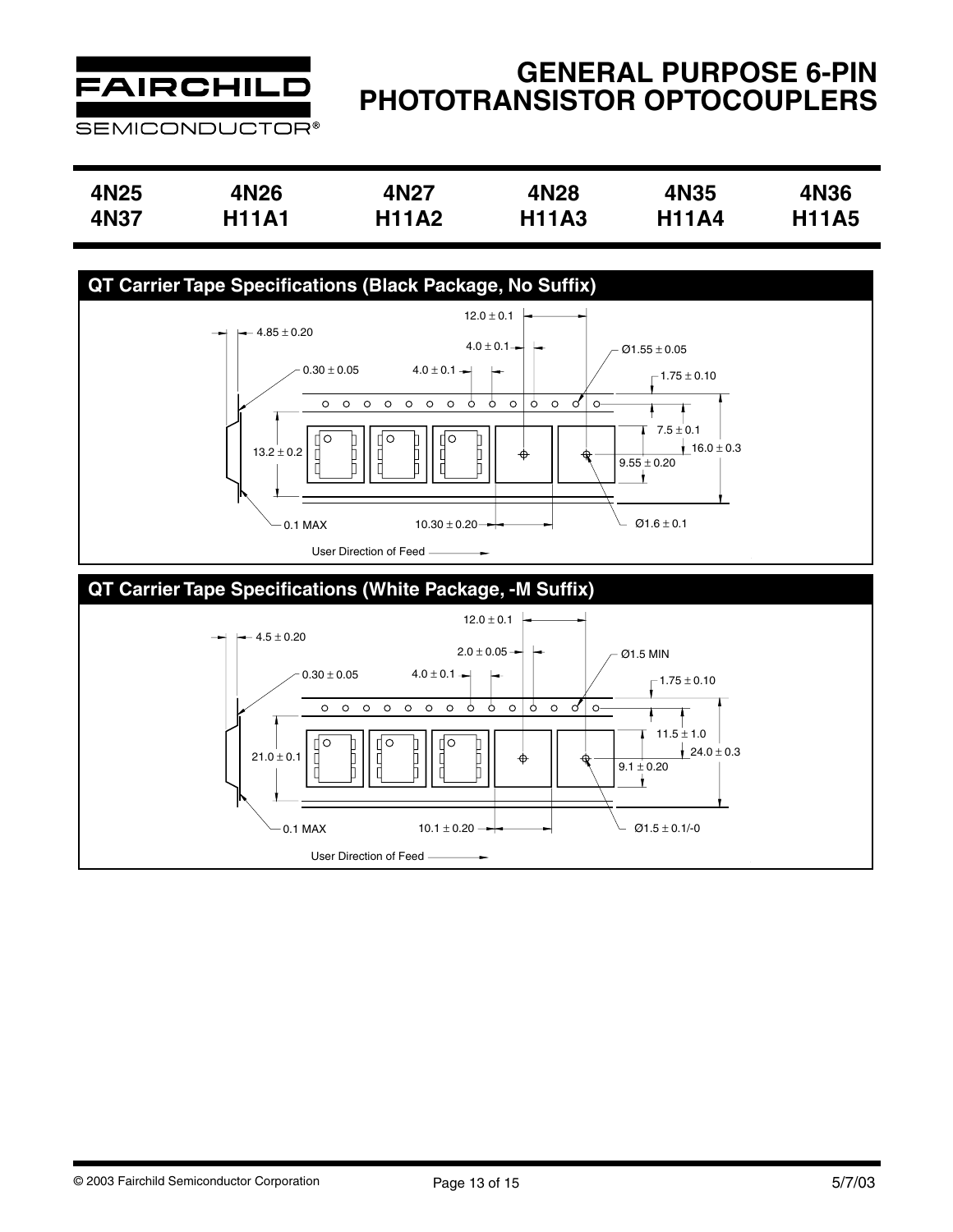

# **GENERAL PURPOSE 6-PIN PHOTOTRANSISTOR OPTOCOUPLERS**

| 4N25 | 4N26         | 4N <sub>27</sub> | 4N28         | 4N35         | 4N36         |
|------|--------------|------------------|--------------|--------------|--------------|
| 4N37 | <b>H11A1</b> | <b>H11A2</b>     | <b>H11A3</b> | <b>H11A4</b> | <b>H11A5</b> |



#### **Reflow Profile (Black Package, No Suffix)**



- 
- 
- Peak reflow temperature: 225°C (package surface temperature) Time of temperature higher than 183°C for 60–150 seconds One time soldering reflow is recommended
-